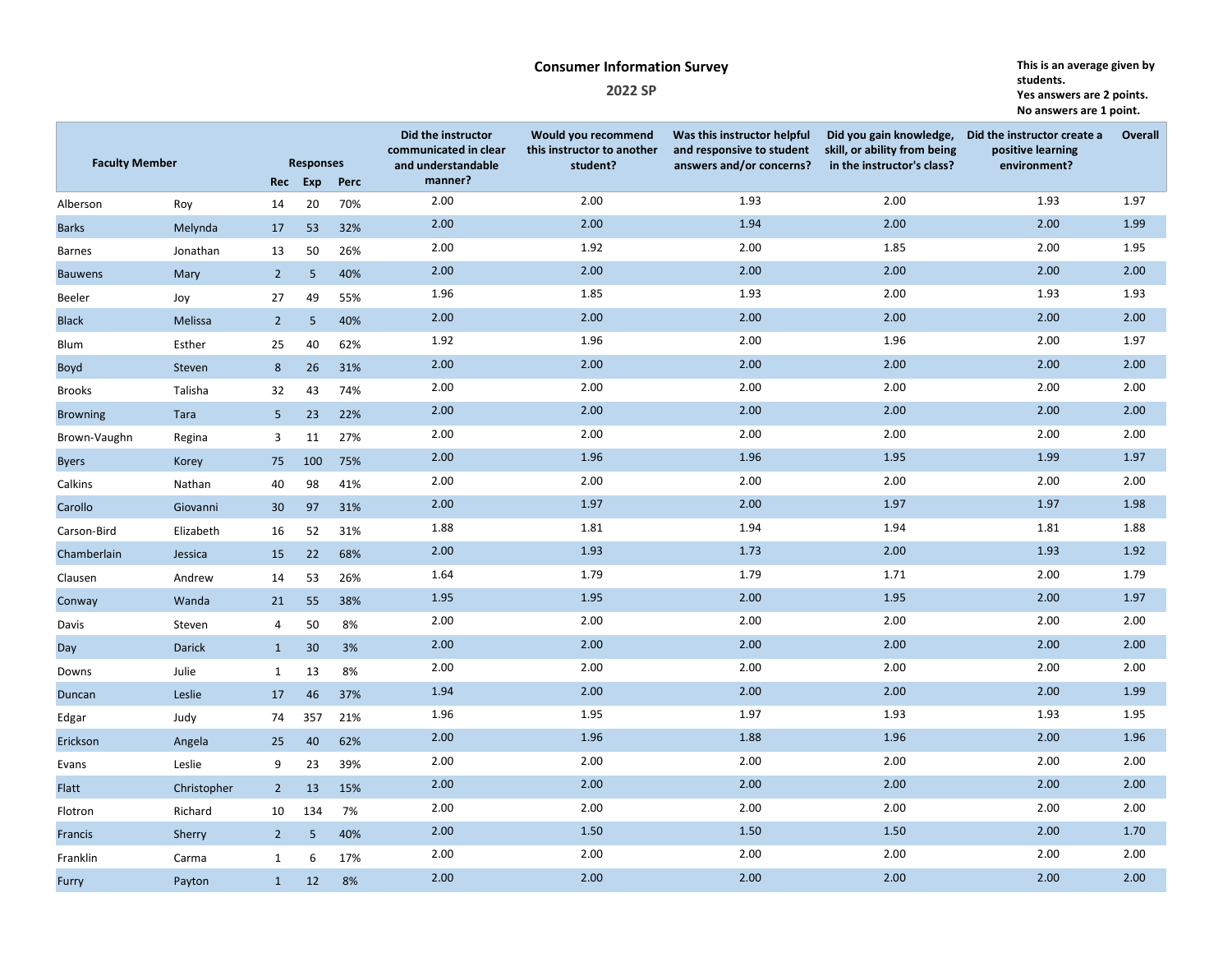|                       |              |                |                             |            |                                                                              | <b>Consumer Information Survey</b><br>2022 SP                 |                                                                                      |                                                            | This is an average given by<br>students.<br>Yes answers are 2 points.<br>No answers are 1 point. |              |
|-----------------------|--------------|----------------|-----------------------------|------------|------------------------------------------------------------------------------|---------------------------------------------------------------|--------------------------------------------------------------------------------------|------------------------------------------------------------|--------------------------------------------------------------------------------------------------|--------------|
| <b>Faculty Member</b> |              |                | <b>Responses</b><br>Rec Exp | Perc       | Did the instructor<br>communicated in clear<br>and understandable<br>manner? | Would you recommend<br>this instructor to another<br>student? | Was this instructor helpful<br>and responsive to student<br>answers and/or concerns? | skill, or ability from being<br>in the instructor's class? | Did you gain knowledge, Did the instructor create a Overall<br>positive learning<br>environment? |              |
| Gallaher              | Charles      |                | 4 25                        | 16%        | 2.00                                                                         | 2.00                                                          | 1.75                                                                                 | 2.00                                                       | 2.00                                                                                             | 1.95         |
| Glasbrenner           | Laura        | 32             | 89                          | 36%        | 1.91                                                                         | 1.88                                                          | 1.94                                                                                 | 1.94                                                       | 1.94                                                                                             | 1.92         |
| Greenland             | Roger        | 18             | 65                          | 28%        | 2.00                                                                         | 1.94                                                          | 1.94                                                                                 | 1.94                                                       | 1.94                                                                                             | 1.96         |
| Guemmer               | David        | 7 <sup>7</sup> | 16                          | 44%        | 2.00                                                                         | 2.00                                                          | 2.00                                                                                 | 2.00                                                       | 1.86                                                                                             | 1.97         |
| Harden                | Jodi         | 28             | 97                          | 29%        | 1.93                                                                         | 1.86                                                          | 1.93                                                                                 | 1.93                                                       | 1.86                                                                                             | 1.90         |
| <b>Harris</b>         | Jessica      | 14             | 37                          | 38%        | 1.93                                                                         | 1.93                                                          | 1.93                                                                                 | 2.00                                                       | 2.00                                                                                             | 1.96         |
| Henson                | Amy          | $\overline{4}$ | 10                          | 40%        | 2.00                                                                         | 2.00                                                          | 2.00                                                                                 | 2.00                                                       | 2.00                                                                                             | 2.00         |
| Hutcheson             | Catherine    | 14             | 30                          | 47%        | 1.93                                                                         | 1.93                                                          | 1.93                                                                                 | 1.93                                                       | 1.93                                                                                             | 1.93         |
| Jaycox                | Pamela       | 6              | 30                          | 20%        | 2.00                                                                         | 2.00                                                          | 2.00                                                                                 | 2.00                                                       | 2.00                                                                                             | 2.00         |
| Jones                 | <b>Blake</b> | 8              | 43                          | 19%        | 1.88                                                                         | 1.88                                                          | 1.88                                                                                 | 1.88                                                       | 1.88                                                                                             | 1.88         |
| Junge                 | Pamela       | 11             | 24                          | 46%        | 2.00                                                                         | 2.00                                                          | 2.00                                                                                 | 2.00                                                       | 2.00                                                                                             | 2.00         |
| Kester                | Greg         | 6              | 22                          | 27%        | 1.83                                                                         | 1.67                                                          | 2.00                                                                                 | 1.83                                                       | 1.67                                                                                             | 1.80         |
| Kieschnick            | Lauren       |                |                             | 38 105 36% | 1.89                                                                         | 1.87                                                          | 1.89                                                                                 | 1.87                                                       | 1.89                                                                                             | 1.88         |
| Kline                 | Todd         |                |                             | 31 111 28% | 1.90                                                                         | 1.97                                                          | 2.00                                                                                 | 1.94                                                       | 2.00                                                                                             | 1.96         |
| Klusmeyer             | Christopher  |                |                             | 9 25 36%   | 2.00                                                                         | 2.00                                                          | 2.00                                                                                 | 2.00                                                       | 2.00                                                                                             | 2.00         |
| Kutz                  | Mary         |                |                             | 2 9 22%    | 2.00                                                                         | 2.00                                                          | 2.00                                                                                 | 2.00                                                       | 2.00                                                                                             | 2.00         |
| Labruyere             | Lana         |                |                             | 48 130 37% | 1.92                                                                         | 1.96                                                          | 1.85                                                                                 | 1.94                                                       | 1.96                                                                                             | 1.93         |
| Lay                   | Carla        |                |                             | 16 21 76%  | 2.00                                                                         | 2.00                                                          | 2.00                                                                                 | 2.00                                                       | 2.00                                                                                             | 2.00         |
| Lewis                 | Emily        |                |                             | 13 24 54%  | 2.00                                                                         | 2.00                                                          | 2.00                                                                                 | 2.00                                                       | 2.00                                                                                             | 2.00         |
| Lilley                | Jymie        |                |                             | 4 10 40%   | 2.00                                                                         | 2.00                                                          | 2.00                                                                                 | 2.00                                                       | 2.00                                                                                             | 2.00         |
| Marler                | Kevin        |                |                             | 27 50 54%  | 1.67                                                                         | 1.74                                                          | 1.74                                                                                 | 1.93<br>1.83                                               | 1.96                                                                                             | 1.81         |
| Matheny               | Michelle     |                |                             | 12 31 39%  | 1.92                                                                         | 1.92<br>1.94                                                  | 2.00                                                                                 | 1.94                                                       | 2.00                                                                                             | 1.93         |
| McCoy                 | Valerie      |                |                             | 17 51 33%  | 2.00                                                                         |                                                               | 1.94                                                                                 | 2.00                                                       | 1.94                                                                                             | 1.95         |
| McIntyre              | Kenneth      |                | $6\qquad 9$                 | 67%        | 2.00<br>2.00                                                                 | 2.00<br>2.00                                                  | 2.00<br>2.00                                                                         | 2.00                                                       | 2.00<br>2.00                                                                                     | 2.00<br>2.00 |
| McMillian             | Roger        |                | 11 43                       | 26%        | 2.00                                                                         | 2.00                                                          | 2.00                                                                                 | 2.00                                                       | 2.00                                                                                             | 2.00         |
| Miller                | Ellen        |                |                             | 59 111 53% | 1.88                                                                         | 1.88                                                          | 1.94                                                                                 | 1.91                                                       | 1.94                                                                                             | 1.91         |
| Miller                | Jay          |                |                             | 32 83 39%  | 2.00                                                                         | 2.00                                                          | 2.00                                                                                 | 2.00                                                       | 2.00                                                                                             | 2.00         |
| <b>Mills</b>          | Jennifer     |                |                             | 5 12 42%   | 1.95                                                                         | 1.91                                                          | 1.95                                                                                 | 1.95                                                       | 1.95                                                                                             | 1.95         |
| Mitchell              | Keith        |                |                             | 22 47 47%  |                                                                              |                                                               | 2.00                                                                                 |                                                            |                                                                                                  |              |
| Moore                 | Macy         |                |                             | 1 5 20%    | 2.00                                                                         | 2.00                                                          |                                                                                      | 2.00                                                       | 2.00                                                                                             | 2.00         |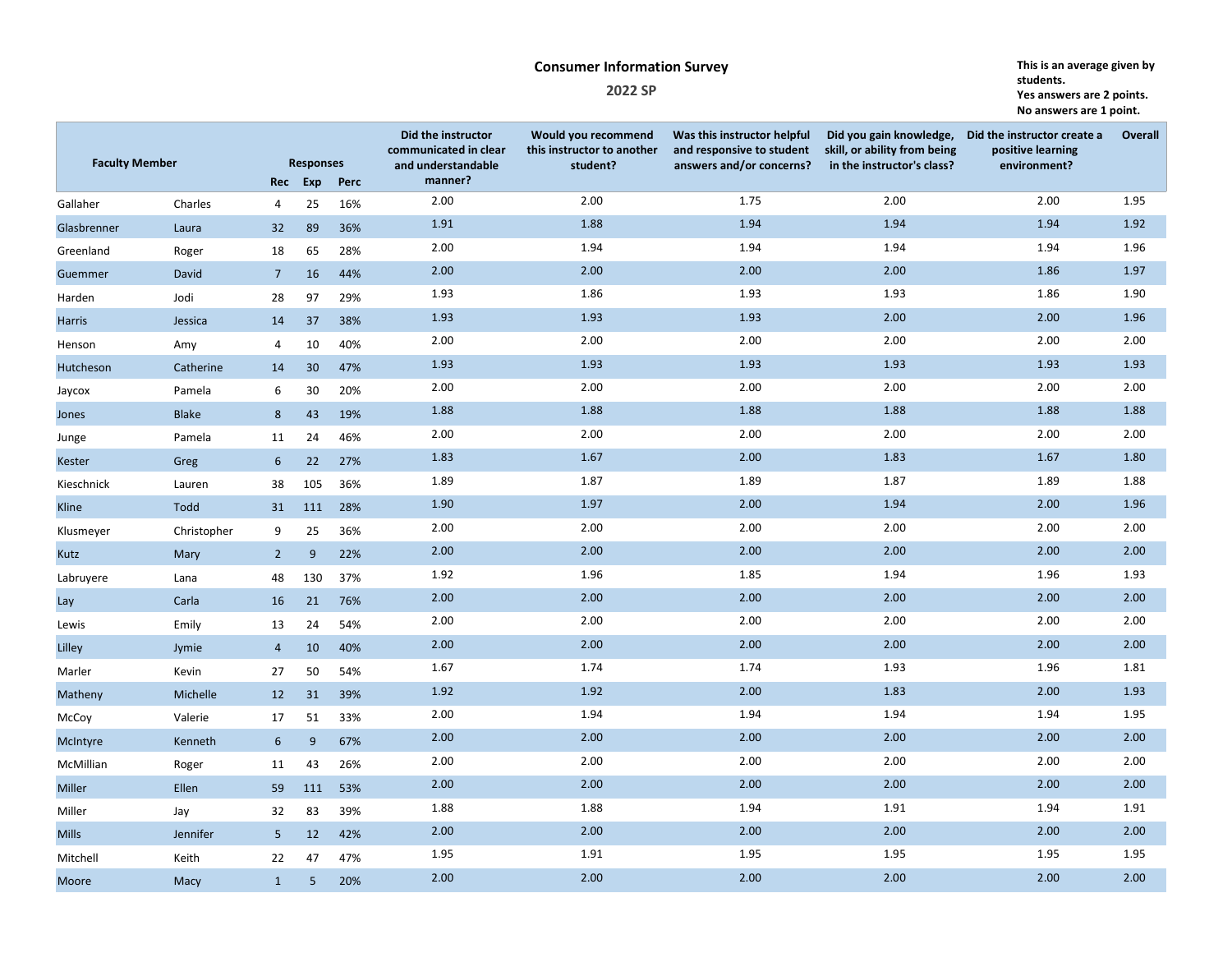|                       |             |                 |                  |                  |                                                                              | <b>Consumer Information Survey</b><br>2022 SP                 |                                                                                      |                                                            | This is an average given by<br>students.<br>Yes answers are 2 points.<br>No answers are 1 point. |      |
|-----------------------|-------------|-----------------|------------------|------------------|------------------------------------------------------------------------------|---------------------------------------------------------------|--------------------------------------------------------------------------------------|------------------------------------------------------------|--------------------------------------------------------------------------------------------------|------|
| <b>Faculty Member</b> |             |                 | <b>Responses</b> | Rec Exp Perc     | Did the instructor<br>communicated in clear<br>and understandable<br>manner? | Would you recommend<br>this instructor to another<br>student? | Was this instructor helpful<br>and responsive to student<br>answers and/or concerns? | skill, or ability from being<br>in the instructor's class? | Did you gain knowledge, Did the instructor create a Overall<br>positive learning<br>environment? |      |
| Mueller               | Danielle    |                 |                  | 92 121 76%       | 2.00                                                                         | 1.98                                                          | 1.98                                                                                 | 1.99                                                       | 1.98                                                                                             | 1.98 |
| Murdock               | Emily       |                 |                  | 41 121 34%       | 1.93                                                                         | 1.85                                                          | 1.85                                                                                 | 1.85                                                       | 1.90                                                                                             | 1.88 |
| Neece                 | Shanna      |                 | 4 11             | 36%              | 2.00                                                                         | 2.00                                                          | 1.50                                                                                 | 2.00                                                       | 2.00                                                                                             | 1.90 |
| <b>Nivens</b>         | Joel        |                 | $1 \quad 5$      | 20%              | 2.00                                                                         | 2.00                                                          | 2.00                                                                                 | 2.00                                                       | 2.00                                                                                             | 2.00 |
| Novotny               | Misty       |                 | $2 \t 11$        | 18%              | 2.00                                                                         | 2.00                                                          | 2.00                                                                                 | 2.00                                                       | 2.00                                                                                             | 2.00 |
| <b>Nute</b>           | Manfred     | 26              | 41               | 63%              | 1.96                                                                         | 1.85                                                          | 2.00                                                                                 | 2.00                                                       | 1.96                                                                                             | 1.95 |
| Partney               | Jeremy      | 44              | 157              | 28%              | 2.00                                                                         | 1.98                                                          | 1.98                                                                                 | 1.95                                                       | 2.00                                                                                             | 1.98 |
| Petty                 | Bethany     | $7\overline{ }$ | 23               | 30%              | 2.00                                                                         | 2.00                                                          | 2.00                                                                                 | 2.00                                                       | 2.00                                                                                             | 2.00 |
| Pipkin                | Lisa        | 42              | 147              | 29%              | 1.93                                                                         | 2.00                                                          | 1.98                                                                                 | 1.95                                                       | 2.00                                                                                             | 1.97 |
| Portell               | Taylor      | 9               | 34               | 26%              | 1.78                                                                         | 1.67                                                          | 1.78                                                                                 | 1.67                                                       | 1.89                                                                                             | 1.76 |
| Reese                 | Randall     | 3               | $\overline{7}$   | 43%              | 2.00                                                                         | 2.00                                                          | 2.00                                                                                 | 1.67                                                       | 2.00                                                                                             | 1.93 |
| Richards              | Tina        | 5 <sup>5</sup>  | 19               | 26%              | 2.00                                                                         | 2.00                                                          | 2.00                                                                                 | 2.00                                                       | 2.00                                                                                             | 2.00 |
| Ruch                  | Michael     |                 | 18 49            | 37%              | 2.00                                                                         | 2.00                                                          | 2.00                                                                                 | 2.00                                                       | 2.00                                                                                             | 2.00 |
| Ruess                 | Douglas     |                 | 4 136 3%         |                  | 2.00                                                                         | 2.00                                                          | 2.00                                                                                 | 2.00                                                       | 2.00                                                                                             | 2.00 |
| Scheidt               | Brian       |                 | 31 97            | 32%              | 1.97                                                                         | 1.97                                                          | 1.97                                                                                 | 2.00                                                       | 2.00                                                                                             | 1.98 |
| Scheldt               | Brandon     |                 |                  | 12 29 41%        | 1.92                                                                         | 1.92                                                          | 1.92                                                                                 | 1.92                                                       | 1.92                                                                                             | 1.92 |
| Scoggin               | Addie       |                 |                  | 10 24 42%        | 1.80                                                                         | 1.80                                                          | 1.80                                                                                 | 1.80                                                       | 1.80                                                                                             | 1.80 |
| Seaber                | Karen       |                 | 31 68            | 46%              | 1.71                                                                         | 1.65                                                          | 1.74                                                                                 | 1.68                                                       | 1.87                                                                                             | 1.73 |
| Sheckles              | Jessica     |                 |                  | 7 27 26%         | 1.71                                                                         | 1.86                                                          | 1.57                                                                                 | 1.86                                                       | 2.00                                                                                             | 1.80 |
| Shelton               | William     |                 |                  | 11 32 34%        | 1.91                                                                         | 1.82                                                          | 1.91                                                                                 | 1.82                                                       | 1.91                                                                                             | 1.87 |
| Shumake               | Sarah       |                 |                  | 9 12 75%         | 2.00                                                                         | 2.00                                                          | 2.00                                                                                 | 2.00                                                       | 2.00                                                                                             | 2.00 |
| <b>Sikes</b>          | Jennifer    |                 | 18 55            | 33%              | 1.94                                                                         | 2.00                                                          | 1.89                                                                                 | 2.00                                                       | 2.00                                                                                             | 1.97 |
| Stephens              | Melissa     |                 |                  | 5 20 25%         | 1.80                                                                         | 1.80                                                          | 1.80                                                                                 | 1.80                                                       | 2.00                                                                                             | 1.84 |
| Stricklin             | Derek       | 29              | 68               | 43%              | 1.97                                                                         | 1.86                                                          | 1.97                                                                                 | 2.00                                                       | 1.90                                                                                             | 1.94 |
| Summers               | Bobbi       |                 | 4 19             | 21%              | 2.00                                                                         | 2.00                                                          | 2.00                                                                                 | 2.00                                                       | 2.00                                                                                             | 2.00 |
| <b>Suttles</b>        | Sadonya     | 32              | 69               | 46%              | 2.00                                                                         | 1.97                                                          | 2.00                                                                                 | 2.00                                                       | 2.00                                                                                             | 1.99 |
| Thompson              | Jordan      |                 |                  | 11 33 33%        | 2.00                                                                         | 2.00                                                          | 2.00                                                                                 | 2.00                                                       | 2.00                                                                                             | 2.00 |
| Vaughn                | Craig       |                 |                  | $1 \t 7 \t 14\%$ | 2.00                                                                         | 2.00                                                          | 2.00                                                                                 | 2.00                                                       | 2.00                                                                                             | 2.00 |
| Visnovske             | Christopher |                 | $3^{\circ}$ 9    | 33%              | 2.00                                                                         | 2.00                                                          | 2.00                                                                                 | 2.00                                                       | 2.00                                                                                             | 2.00 |
| Warner                | Abril       |                 |                  | 18 72 25%        | 2.00                                                                         | 2.00                                                          | 2.00                                                                                 | 2.00                                                       | 2.00                                                                                             | 2.00 |